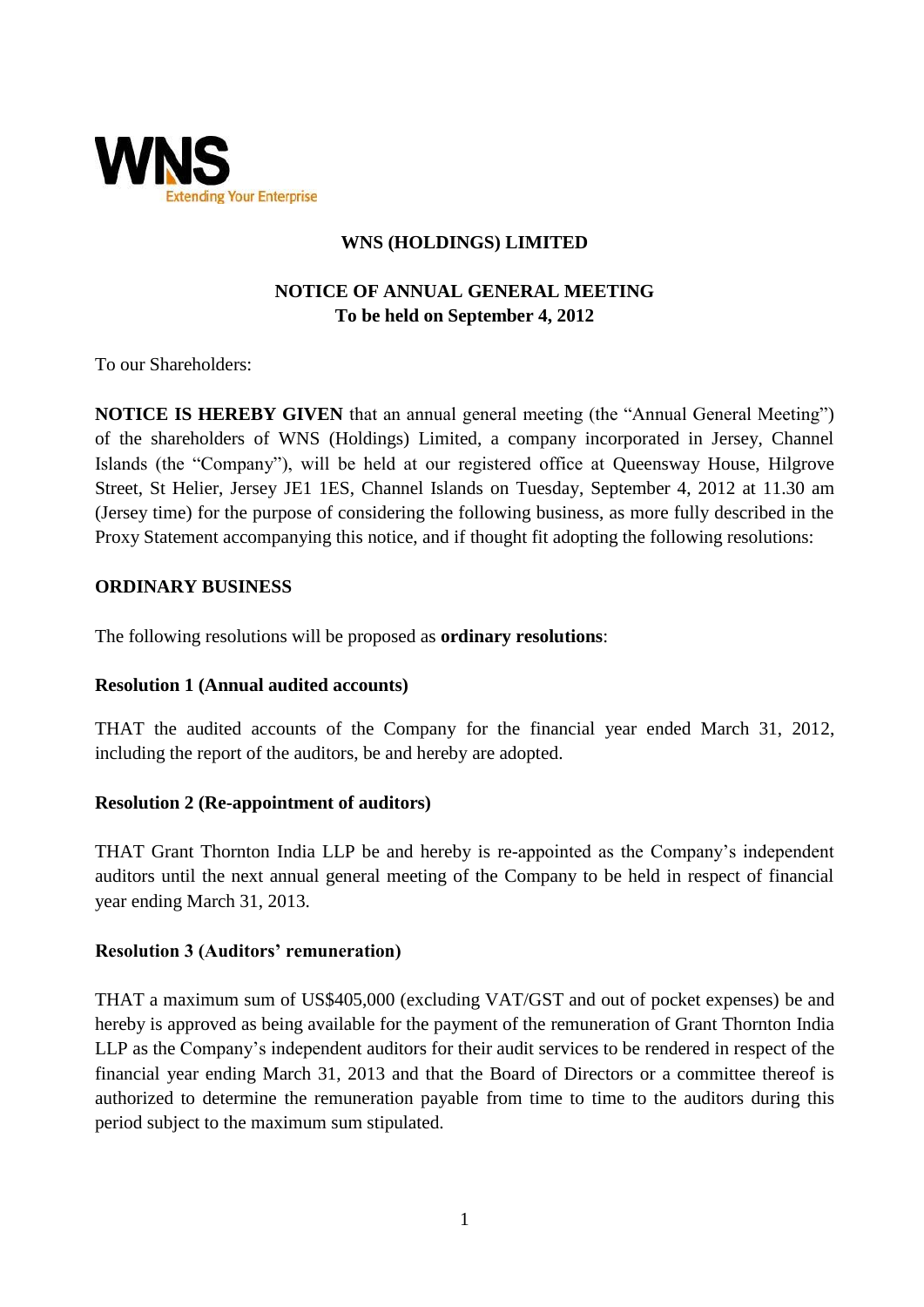### **Resolution 4 (Re-election of Class III Director)**

THAT Mr. Jeremy Young be and hereby is re-elected to hold office as a Class III Director from the date of the Annual General Meeting.

### **Resolution 5 (Re-election of Class III Director)**

THAT Mr. Eric Herr be and hereby is re-elected to hold office as a Class III Director from the date of the Annual General Meeting.

# **Resolution 6 (Approval of Directors' remuneration for the period from the Annual General Meeting until the next annual general meeting of the Company to be held in respect of the financial year ending March 31, 2013)**

THAT:

- (a) an aggregate sum of US\$3 million be and hereby is approved as being available for the payment of remuneration and other benefits (excluding the making of awards of options and restricted share units referred to in (b) below) to the Directors of the Company, to be applied as the Directors may decide in their discretion, for the period from the Annual General Meeting until the next annual general meeting of the Company to be held in respect of the financial year ending March 31, 2013; and
- (b) as a further part of the Directors' remuneration, the making of awards of options and restricted share units ("Awards") under the Second Amended and Restated 2006 Incentive Award Plan (as so amended and restated) (the "Plan") to Directors by the compensation committee of the Board of Directors in its discretion for the period from the Annual General Meeting until the next annual general meeting of the Company to be held in respect of the financial year ending March 31, 2013 be and hereby is approved, provided that the maximum aggregate number of ordinary shares in the capital of the Company that may be issued or transferred pursuant to any Awards made or to be made to the Directors pursuant to the Plan is limited to 6.2 million.

DATED: August 1, 2012

BY ORDER OF THE BOARD

**Computershare Company Secretarial Services (Jersey) Limited** Company Secretary

**Registered Office**: Queensway House, Hilgrove Street, St Helier, Jersey JE1 1ES, Channel Islands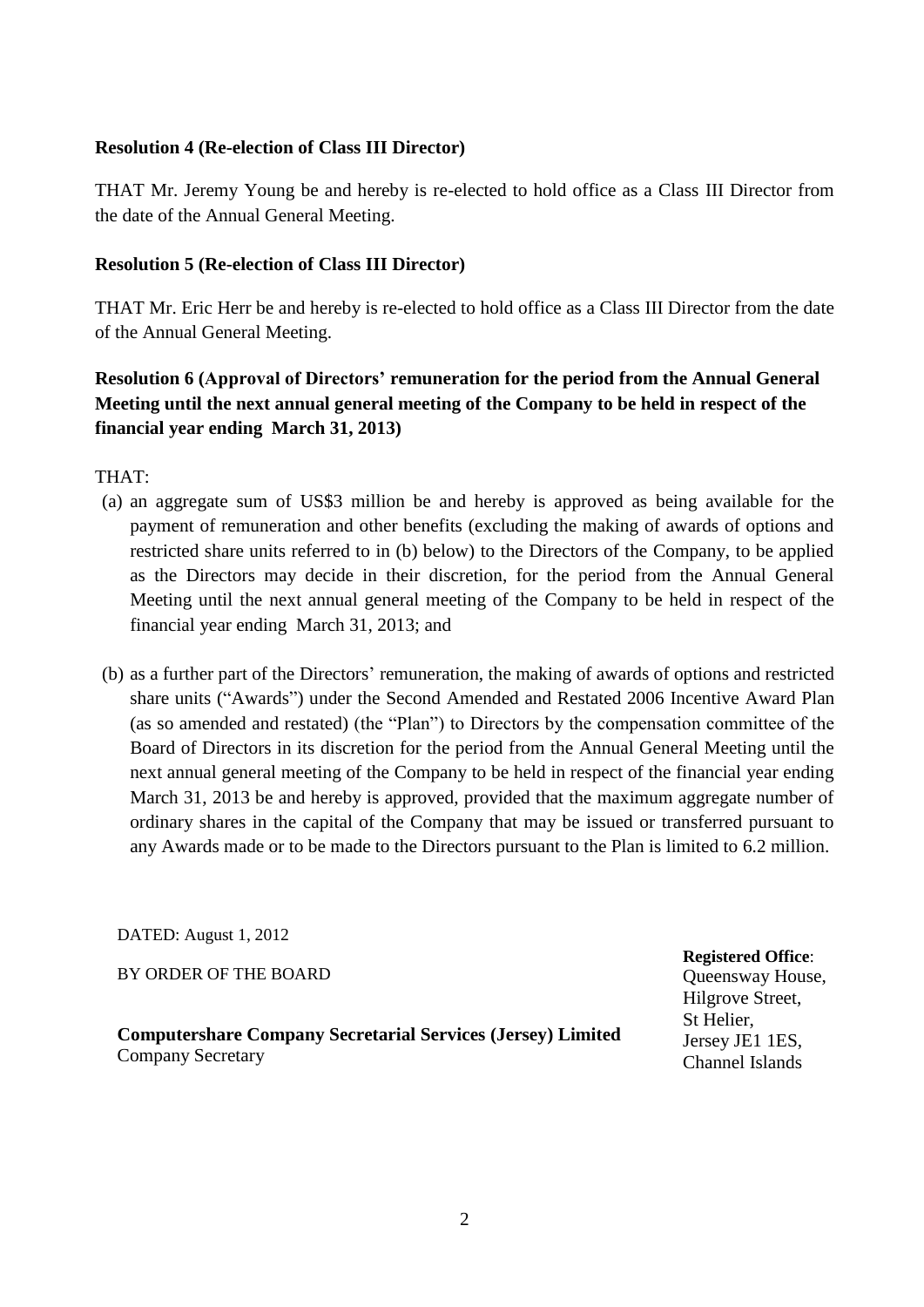#### **NOTES**:

- 1. The Board of Directors has fixed the close of business on July 31, 2012 as the record date for determining those persons whose names appear on our Register of Members as holders of our ordinary shares (collectively, our "Shareholders") who will be entitled to receive copies of this Notice of Annual General Meeting, the accompanying Form of Proxy, Proxy Statement and the notice of availability of the Company's annual report on Form 20-F for the financial year ended March 31, 2012 (as amended by Amendment No. 1 thereto) (the "Annual Report").
- 2. A Shareholder entitled to attend and vote at the Annual General Meeting is entitled to appoint a proxy or proxies to attend the Annual General Meeting and, on a poll, to vote on his behalf. A proxy need not be a Shareholder. A Form of Proxy, which should be completed in accordance with the instructions printed thereon, is enclosed with this document. The appointment of a proxy will not prevent a Shareholder from subsequently attending and voting at the Annual General Meeting in person.
- 3. To be valid, the instrument appointing a proxy or proxies, and any power of attorney or other authority (e.g. board minutes) under which it is signed (or a notarized copy of any such power or authority), must be deposited at the office of Computershare Investor Services, Proxy Team at The Pavilions, Bridgwater Road, Bristol, BS99 6ZY not less than 48 hours before the time appointed for the holding of the Annual General Meeting or any adjournment thereof or for the taking of a poll at which the proxy proposes to vote.
- 4. A proxy may be revoked by: (i) giving the Company notice in writing deposited at the office of Computershare Investor Services, Proxy Team at The Pavilions, Bridgwater Road, Bristol, BS99 6ZY before the commencement of the Annual General Meeting or any adjournment thereof or for the taking of a poll at which the proxy proposes to vote; (ii) depositing a new Form of Proxy with the Company Secretary before the commencement of the Annual General Meeting or any adjournment thereof or for the taking of a poll at which the proxy proposes to vote (although it should be noted that the new Form of Proxy will only be a valid proxy, as opposed to being capable of revoking an earlier Form of Proxy, if deposited not less than 48 hours before the time appointed for the Annual General Meeting or any adjournment thereof or for the taking of a poll at which the proxy proposes to vote); or (iii) attending in person and voting on a poll.
- 5. If the Annual General Meeting is adjourned for lack of a quorum, the adjourned meeting will be held at 11.30 am (Jersey time) on September 11, 2012 at Queensway House, Hilgrove Street, St Helier, Jersey JE1 1ES, Channel Islands. Under the Company's Articles of Association, the quorum for the holding of general meetings is not less than two Shareholders present in person or by proxy and holding ordinary shares conferring not less than one-third of the total voting rights of all the Shareholders entitled to vote at the